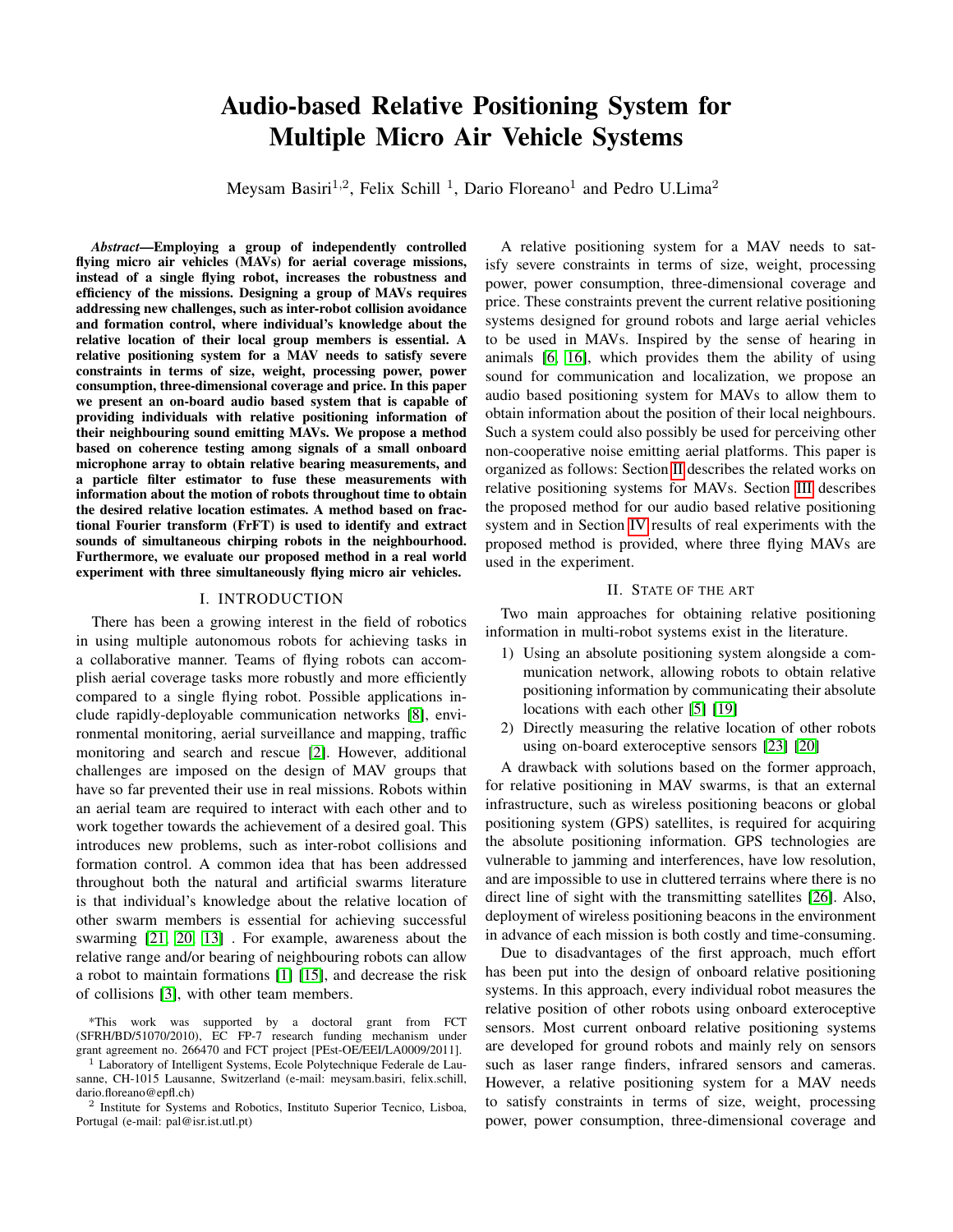price. This prevents some of the successful sensor technologies implemented for relative positioning of ground robots to be used in MAVs. Despite this, some effort has been done in transferring these solutions from ground robots to MAVS. Mini laser range finders have been used [\[25\]](#page-7-9) for detection of large static obstacles (trees and buildings) located in front of a MAV. These sensors provide accurate range measurements of obstacles directly located in front of the laser beam up to a few hundreds of meters away. A major drawback of such sensors is their single point/planar detection ability, which makes them a bad candidate for measuring the position of other MAVs in three-dimensional spaces. Few works also investigate the use of optical sensors for detecting the motion of other aircraft relative to the background scene, computing the relative azimuth and elevation [\[27\]](#page-7-10). Systems based on such sensors have a limited field of view and are highly dependent on light conditions and visual contrast. Furthermore, these systems greatly suffer from missed or false detections when the target is located on non-uniform or cluttered backgrounds and also in the presence of vibrations and adverse weather conditions. Small scale Doppler radar transducers are the basis of the sensor suite proposed in [\[30\]](#page-7-11) for allowing a MAV to detect the presence and measure the relative bearing of colliding obstacles. The sensor suite has a small weight of about 300g and power consumption of 3.7 watts. However, small field of view  $(30^{\circ})$ , low resolution  $(15^{\circ})$  and small range (10m) are some of the major drawbacks of this system. Infrared/ultrasound-based sensor suites have been shown in [\[23,](#page-7-7) [22\]](#page-7-12) to provide accurate relative range and bearing estimation in indoor flying platforms. However, they are not suitable sensors for outdoor MAVs due to their short working range.

Hearing has always been one of the key senses among humans and animals allowing them to use sound for attracting attention, communication and localization. Despite this, audition in robotics has not received great attention compared to vision, and most studies on this focus on speech recognition and localization of talkers for home, office, and humanoid robots [\[14\]](#page-7-13). In most works, a technique inspired by animal hearing called Inter-aural Time Difference (ITD) (also known as Time Difference of Arrival TDOA) is used for localizing sound sources. This method measures the time delay caused by the finite speed of sound between the signals received by two microphones. While the complex hearing capabilities of animals achieve good performance with only one pair of acoustic sensors, technical systems often use arrays of microphones for assisting robots in locating broadband sound sources in the environment [\[28\]](#page-7-14).

Audio-based relative positioning for ground robots has not been favoured so far, due to the success of other available sensor technologies and because of the existing challenges in sound source localization inside reverberant and noisy domestic environments. In the case of underwater robotic swarms, the effectiveness of audio based relative positioning compared to other methods have been shown by some researchers [\[11\]](#page-7-15). In these systems, a pair of hydrophone sensors onboard a small submarine is used for measuring the relative bearing of other sound emitting submarines.

Audio-based relative positioning for miniature aerial robots has not been addressed so far. However, existing examples in nature show the potential success of such a system for aerial robots. Flight calls of nocturnal migratory birds used for collision avoidance and coordinated migration during night [\[6\]](#page-6-3), and phonotaxis behaviour among insect swarms for mating and predator avoidance [\[7\]](#page-7-16) [\[16\]](#page-7-5) are some of the many existing examples. Furthermore, in a recent work, an acoustic source localization system for MAVs was shown to be effective in locating the source of distress signals on the ground [\[2\]](#page-6-0). Design of new acoustic sensors suitable for use on MAVs have been investigated in some recent works [\[24\]](#page-7-17) [\[4\]](#page-6-5).

An audio-based relative positioning system for swarm of MAVs will have several advantages. First of all, this system will be based on cheap, small size, passive and omnidirectional sensors which clearly satisfy the constraints of MAVs. The passivity of the sensors will result in low power consumption of the overall system, which is an important parameter for having longer swarm endurance. Also, this system will be independent of illumination and weather conditions, such as fog, dust and rain and will not require direct line-of-sight between robots for its operation. Such a system will also be potentially less computationally expensive compared to vision-based systems, as it will mainly rely on the available phase information in the sound waves rather than the need for extraction of features from sequence of images.

## III. PROPOSED METHOD

<span id="page-1-0"></span>This section explains our method for relative positioning in a group of MAVs. Figure [1](#page-2-0) presents the schematic diagram of this system. The overall system is divided in to two main parts of 'Target' and 'Perceiving robots' to illustrate the main units of the system involved at each state. In the target robot state, the robot generates chirps of predefined rate and frequency. In the perceiving state, sound waves are picked up by an on-board microphone array and are continuously checked by the Chirp Detection and Separation unit for existence of chirps in the sound mixture. When a full chirp is detected, it is filtered out from the sound mixture and is then passed to the coherence measuring unit. This unit cross correlates the signals from every microphone pair and obtains a measure of similarity between the signals as a function of time lag applied to one of them. This measure reflects the chirp's time difference of arrival (TDOA) likelihood for all possible time delays. This information along with knowledge of the microphone array's geometry is then used by the Relative Bearing Measurement unit to estimate a measure of the target's direction. Finally, a particle filtering unit is used to estimate more robustly the relative location of the target robot by fusing the noisy bearing measurements with information about the relative motion of robots throughout time. The relative motion between robots are computed using information from the on-board proprioceptive sensors and a communication network. The particle filter is preferred over a parametric approach, such as the Extended Kalman Filter, due to the non-linear nature of the relative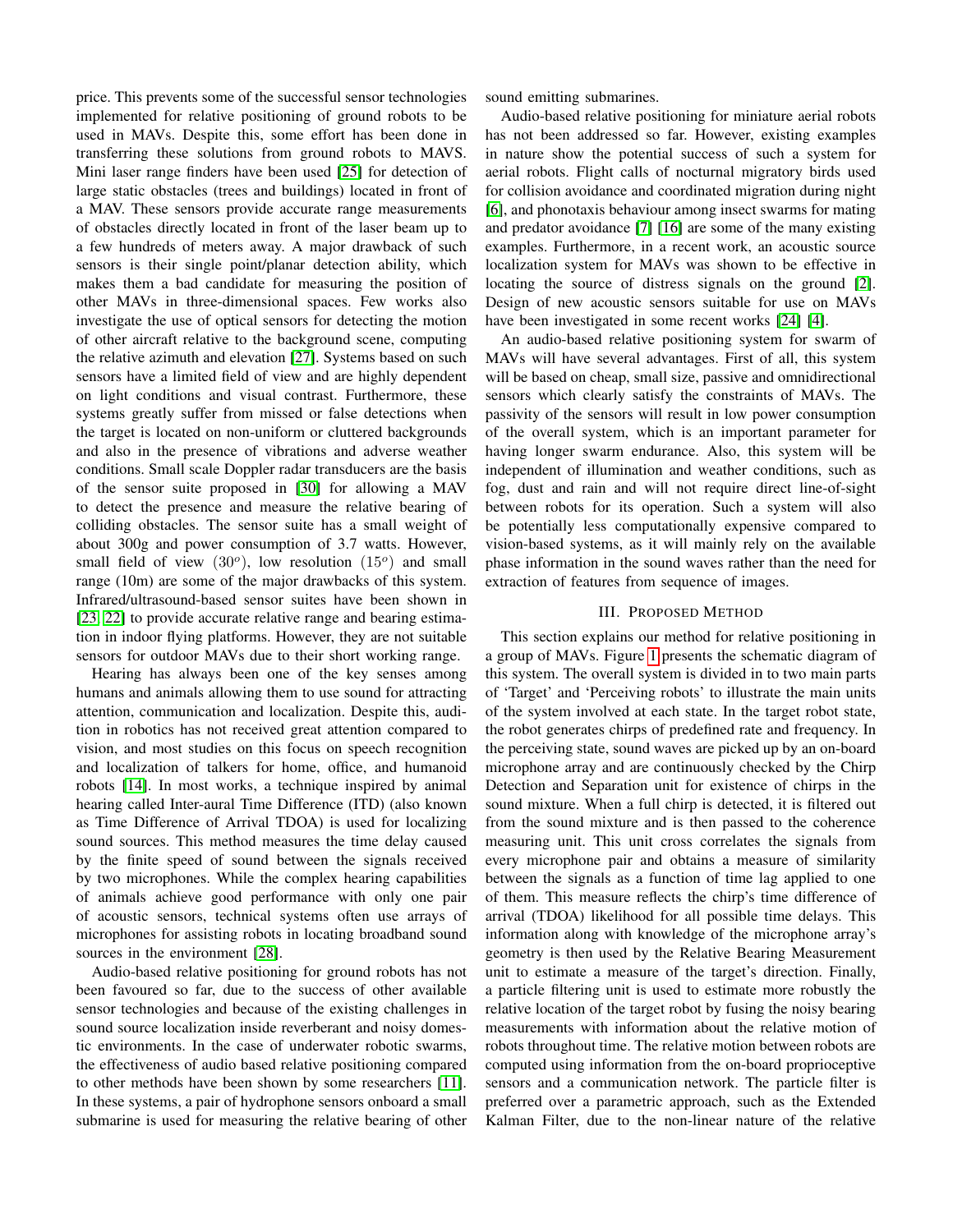

<span id="page-2-0"></span>Fig. 1. Schematic diagram of the proposed relative positioning system illustrating main parts of the system

motion dynamics of the MAVs. A more detailed explanation of each unit is presented in the following sections.

## *A. Chirp Generator*

Piezo transducers are simple, inexpensive and lightweight devices that are suitable to be used on MAVs. These devices generate sound by converting electrical pulses into mechanical vibrations. The resulting sound can be very loud if the frequency of the vibrations are close to the resonance frequency of the piezo element. Hence, in order to generate a loud sound wave that is required here, narrowband sounds such as a pure tone or a band-limited chirp with frequencies close to the resonance frequency should be used. To avoid the problem of ambiguous bearing measurements, caused due to the repetitive nature of pure tone sounds, a band-limited chirp is used for the sound of the targets. The chirp generating unit of every target robot generates periodical linear chirps with a predefined and unique chirp rate. Figure [2](#page-2-1) illustrates the sound wave and spectrogram of an in-flight sound recording involving one perceiving robot and two chirping MAVs.

## *B. Microphone Array*

An onboard microphone array is used to simultaneously measure the acoustic field at different points in space. Due to finite speed of sound, incoming sound waves are picked up by the microphones at different time instances. Therefore, by comparing the microphones signals and measuring the time delay among them, it is possible to estimate the direction of arrival of the sound waves (section [III-D\)](#page-2-2). A minimum number of four microphones, not all placed on the same plane, is required to localize sounds in 3D-space without ambiguity. Since we are interested in an onboard and realtime system, we only use four microphones here to minimize the computational and hardware loads. Furthermore, a regular tetrahedral microphone array geometry is used to obtain equal localization performance in all directions [\[9\]](#page-7-18).



<span id="page-2-1"></span>Fig. 2. Sound wave and spectrogram of an in-flight sound recording involving one perceiving robot and two chirping MAVs. The two linear chirps are in the same frequency band and have a different chirp rate.

#### <span id="page-2-3"></span>*C. Chirp Detection and Extraction*

This unit is responsible for the detection and extraction of a chirp in the perceived sound wave. The presence of a desired chirp in the sound mixture is initially detected by a template matching technique, where a cross correlation of the sound mixture with a template of the desired chirp is used to find the existence and the time segment containing the chirp. After a chirp is detected, the Fractional Fourier transform (FRFT) [\[17\]](#page-7-19) of the time window containing the entire chirp is computed with an FRFT order of  $\alpha$  obtained by the following equation.

$$
\alpha = \frac{2}{\pi} \tan^{-1} \left( a \times f_s \right) \tag{1}
$$

where  $f_s$  is the sampling frequency and  $\alpha$  is the chirp rate.

First proposed by Namias [\[17\]](#page-7-19), FRFT has been recently favoured in the field of signal processing [\[18\]](#page-7-20), especially when dealing with chirp signals. The FRFT provides a compact representation of the chirp signal allowing us to extract the chirp corresponding to a desired target robot from other sounds. Figure [3](#page-3-0) illustrate a comparison between the time, frequency and Fractional domain of a linear chirp signal.

The FRFT, computed by the chirp detection unit, contains an impulse-shaped peak that corresponds to the desired chirp. This chirp is filtered out from other sounds by only retaining the bin with the highest peak along with its few nearby bins and setting all other bins to zero. The ratio of the peak value to the mean value of all zeroed bins prior to zeroing provides a good measure for the quality of the perceived chirp, i.e. signal to noise ratio. This measure is computed and used later as a reliability measure for the obtained bearing measurement. Only measurements satisfying a predefined reliability level are used in the update step of the particle filter. Furthermore, the filtered chirp in the FRFT domain is transformed back to the time domain by computing the inverse FRFT.

#### <span id="page-2-2"></span>*D. Coherence measuring*

This unit compares the filtered chirp signals of all channels with each other and hence estimates a similarity degree for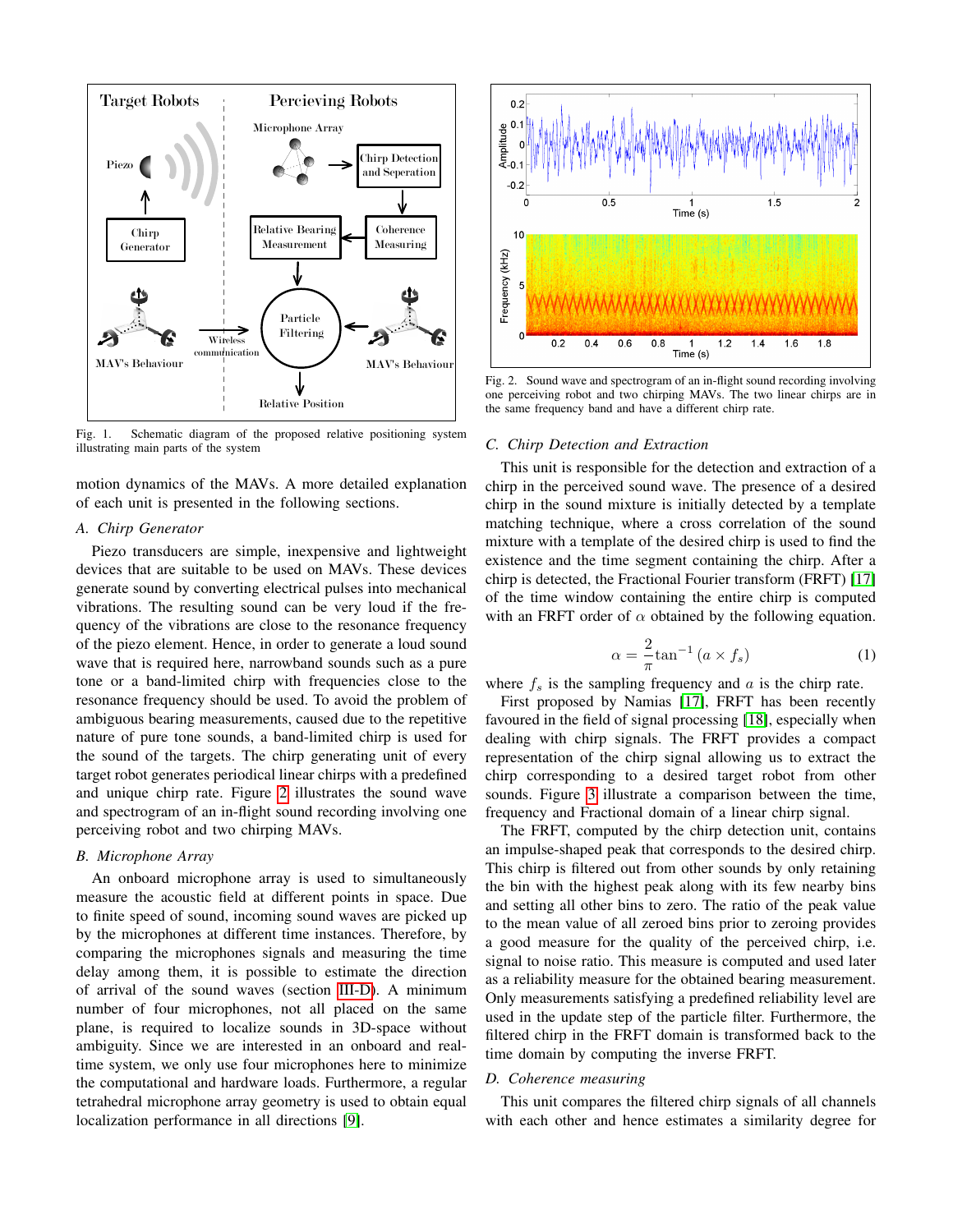every pair of signals as a function of time-lag applied to one of them. Cross correlation is a commonly used technique for measuring the coherence between two signals. Cross correlation of two microphone signals each having a length of  $N$ samples can be computed by

$$
R_{ij}(\tau) = \sum_{n=0}^{N-1} p_i [n] p_j [n - \tau]
$$

where  $p_i[n]$  is the signal perceived by microphone i and  $\tau$  is the correlation lag in samples in the range expressed by

$$
-\frac{d_m}{c} < \tau < \frac{d_m}{c} \tag{2}
$$

where  $d_m$  is the distance between the microphones and  $c$ is the speed of sound. In order to reduce the computation time, the cross correlation function can be approximated in the frequency domain by computing the inverse Fourier transform of the cross spectrum:

<span id="page-3-1"></span>
$$
R_{ij}(\tau) = \sum_{k=0}^{N-1} P_i[k] P_j^* [k] e^{i\frac{2\pi k\tau}{N}}
$$
 (3)

where  $P_i(k)$  is the discrete Fourier transform of  $p_i(n)$  and  $P_j^*$  denotes the complex conjugate of  $P_j$ . This results in a reduction of complexity from  $O(N^2)$  to  $O(N \log N)$ , hence making it more suitable for real time computations. A weighting function was introduced into equation [\(3\)](#page-3-1) by [\[10\]](#page-7-21) in order to solve the problem of wide cross correlation peaks.

$$
R_{ij}(\tau) = \sum_{k=0}^{N-1} \frac{P_i [k] P_j^* [k]}{|P_i [k]|P_j [k]|} e^{i \frac{2\pi k \tau}{N}}
$$
(4)

This weighting function whitens the cross-spectrum of the signals allowing equal contribution of all frequencies in estimating the cross correlation and resulting in sharper peaks. This is only suitable when the desired sound is broadband,



<span id="page-3-0"></span>Fig. 3. A comparison between the time, frequency and Fractional domain of a linear chirp. a) Time domain b) Spectrogram c) Frequency domain d) Fractional domain

<span id="page-3-3"></span>but for narrowband sounds it amplifies the background noise. Therefore, a modified version of equation [\(4\)](#page-3-2) was used here instead to solve this problem.

$$
R_{ij}(\tau) = \sum_{k=0}^{N-1} \chi \left[ \frac{P_i P_j^*}{|P_i| |P_j|} \right] e^{i \frac{2\pi k \tau}{N}}
$$
(5)

where

$$
\chi = \left\{ \begin{array}{ll} 1 & f_{\min} < f < f_{\max} \\ 0 & \mathrm{otherwise} \end{array} \right.
$$

and  $f_{\text{min}}$  and  $f_{\text{max}}$  are the minimum and maximum frequencies of the chirp.

# *E. Relative Bearing measurement*

After obtaining  $R_{ij}(\tau)$  from [\(5\)](#page-3-3) for all microphone pairs  $ij$ , the Relative Bearing Measurement unit searches for the  $\frac{u}{b}$ , the Kelative Beamg Measurement<br>most likely sound source direction  $\overrightarrow{b}_m$ 

$$
\overrightarrow{b_m} = \underset{\overrightarrow{b}}{\arg \max} \sum_{i,j} R_{ij}(\tau_{\overrightarrow{b}ij})
$$
 (6)

where time delay  $\tau_{bij}$  corresponds to direction  $\overrightarrow{b}$  and is computed from the coordinates of microphones  $i$  and  $j$  in the body fixed coordinate system. In this work a full direction grid search for all directions  $\overrightarrow{b}$  around the robot is used for finding  $\overrightarrow{b_m}$ . Other search methods exist in the literature that can reduce the cost of this search if necessary [\[29\]](#page-7-22).

## <span id="page-3-2"></span>*F. Particle Filtering*

The previous sections described methods of providing an instantaneous noisy information about the relative bearing of a target robot in the neighbourhood. This information is combined with the relative motion dynamics of the perceiving and the target MAVs, measured by onboard interoceptive sensors, using a particle filter to recursively estimate the probability density of the target location.

At time instant  $t$ , the relative position of a single target robot is modelled using a set of N particles of vectors  $p_i$  and weight  $w_i$ , where  $p_i = (p_{xi}, p_{yi}, p_{zi})$  is a vector in the bodyfixed coordinate system of the perceiving robot that starts at its origin and ends at a point in space.  $p_i$  can also be described in the body-fixed spherical coordinate system ( $\angle \phi$ ,  $\angle \theta$ , r) by:

$$
u_i = (\phi_i, \theta_i, r_i) \qquad i = 1, 2, ...N \tag{7}
$$

where  $\phi_i$  is the relative azimuth defined in the range  $[-\pi, \pi]$ ,  $\theta_i$  is the relative elevation defined in the range  $[-\pi/2, \pi/2]$ and  $r_i$  is the relative range defined in the range  $[R_{min}, R_{max}]$ .  $R_{min}$  and  $R_{max}$  are dependent on the platform size and the sound power respectively. For the MAVs and the piezos that are used in this work the ranges are found approximately to be [1, 250] meters.

A three dimensional state vector is specified for every particle:

$$
S_i(t) = [\phi_i(t) \ \theta_i(t) \ r_i(t)] \tag{8}
$$

The algorithm starts by forming an initial set of particles  $\{S_i(0), i = 1 : N\}$  for every target robot detected to be in the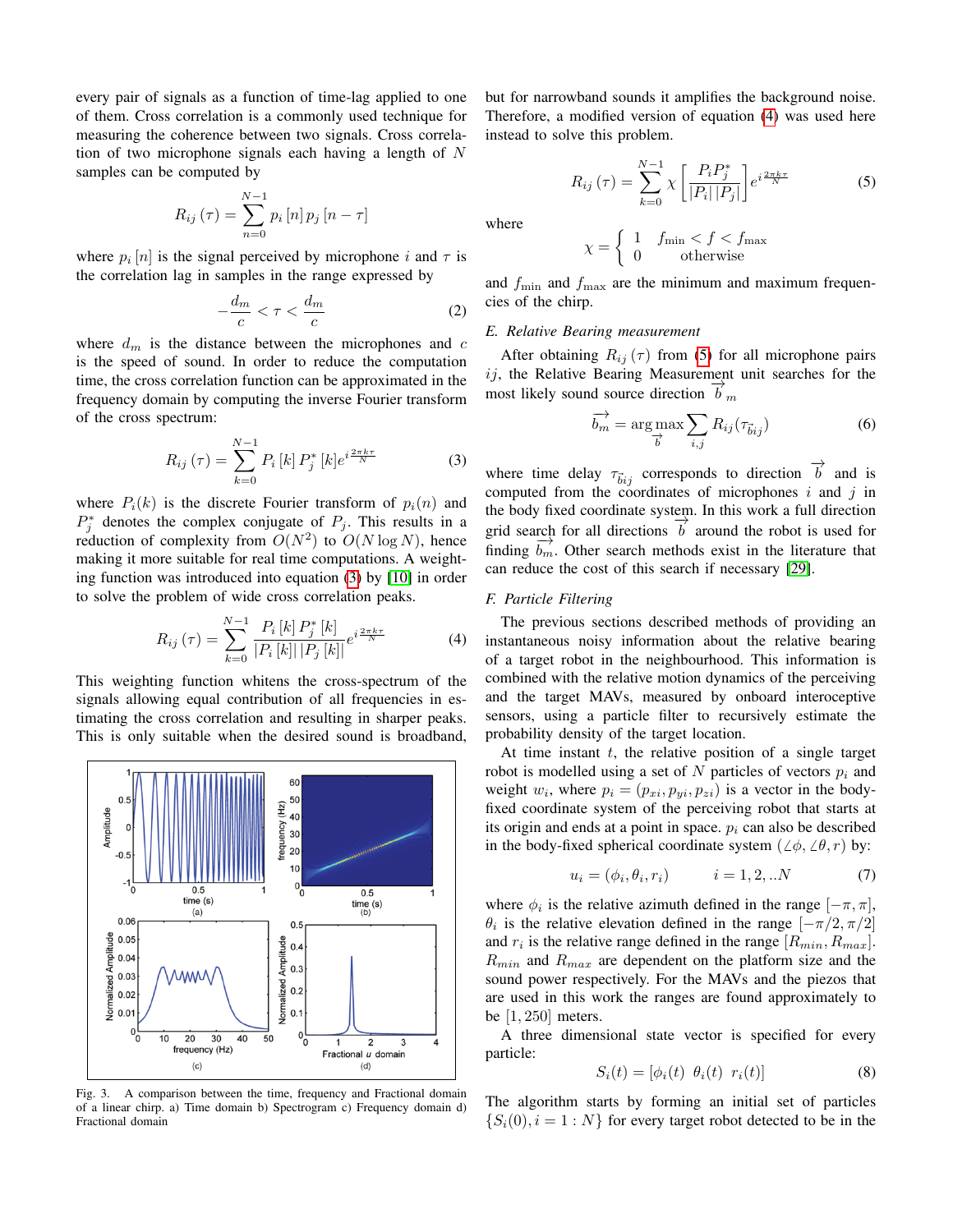

<span id="page-4-0"></span>Fig. 4. Positions of two robots (perceiving A and target B) in two successive time steps along with coordinate systems and connecting vectors

neighbourhood. Particles either could be generated uniformly over the entire state space, or only over a desired part of the state space if some prior knowledge about the possible location of the target is available. In this work, the initial state space is reduced to all vectors in the space having a small deviation from the first reliable bearing measurement.

Particle filters consists of two main steps at each iteration: Prediction and Update.

*1) Prediction:* In the prediction step, a set of new particles  $\tilde{S}_i(t)$  is predicted by propagating  $S_i(t-1)$  according to a probabilistic relative motion model. This model is derived with the assumption that, at every time step, robots have a forward motion, (i.e. along the  $x$  axis of their body-fixed coordinate system), followed by a three dimensional rotation, (i.e. yaw ( $\lambda$ ), pitch ( $\beta$ ) and roll ( $\alpha$ ) rotations around the z, y and x axis of the body fixed coordinate system respectively). Figure [4](#page-4-0) illustrates the positions of two robots in two successive time steps consisting of a perceiving robot (Robot A) and a target robot (Robot B). Using linear algebra the following relationship between the vectors can be described:

$$
\overrightarrow{p}_k = R_{B'}^{A'} (R_B^{B'} \overrightarrow{T}_B) + R_A^{A'} \overrightarrow{p}_{k-1} - R_A^{A'} \overrightarrow{T}_A \tag{9}
$$

where  $R_I^J$  is a rotation matrix that rotates a vector from the coordinate system  $I$  to the coordinate system  $J$ :

$$
R_I^J = R_z(\lambda_J - \lambda_I).R_y(\beta_J - \beta_I).R_x(\alpha_J - \alpha_I)
$$
 (10)

 $(\lambda_I, \beta_I, \alpha_I)$  is the bearing of the coordinate system I relative to a fixed NED coordinate system and  $(R_z, R_y, R_x)$  are basic rotation matrices that rotate vectors about the local  $z$ ,  $y$  and  $x$  axis respectively.

Equation  $(9)$  is used by the perceiving robot to predict the  $\frac{p}{\widetilde{p}}$  from their previous values  $\frac{p}{\widetilde{p}}$ <sub>(k−1)i</sub>. For this, speed and orientation of the perceiving robot, and of the target robot transmitted via a communication network, are used. The forward motion vectors  $\overrightarrow{T}_A$  and  $\overrightarrow{T}_B$  are initially computed from the speed sensor readings  $V_{A(k-1)}$  and  $V_{B(k-1)}$  at time  $k-1$ 

$$
\overrightarrow{T}_{A} = \begin{bmatrix} (V_{A(k-1)} + \xi_V)dt \\ 0 \\ 0 \end{bmatrix} \overrightarrow{T}_{B} = \begin{bmatrix} (V_{B(k-1)} + \xi_V)dt \\ 0 \\ 0 \end{bmatrix}
$$

where  $dt$  is the time interval between the two time steps and  $\xi_V = N(0, \sigma_V)$  is a random number generated with a normal distribution of mean zero and standard deviation  $\sigma_V$ . The value of  $\sigma_V$  is chosen in relation with the reliability in the speed sensor reading measurements. Furthermore, the rotation matrices  $R_I^J(\lambda + \xi_\lambda, \beta + \xi_\beta, \alpha + \xi_\alpha)$  in equation [\(9\)](#page-4-1) are computed from the bearing measurements  $(\lambda, \beta, \alpha)_{I,J}$  and using equation ([10](#page-4-2)), with  $\xi_{\lambda} = N(0, \sigma_{\lambda})$ ,  $\xi_{\beta} = N(0, \sigma_{\beta})$  and  $\xi_{\alpha} = N(0, \sigma_{\alpha})$  to consider the noise in the measurements. Finally, equation [\(9\)](#page-4-1) can be solved for the prediction  $\overrightarrow{p}_{ki}$  of particle i.

*2) Update:* As previously explained, an audio based relative bearing measurement is obtained at every time-step. In the update step, the likelihood of obtaining these measurements is investigated for every particle and particles are weighted according to this measure. For this investigation, we propose the likelihood function:

$$
w_i = \frac{1}{\sigma_m \sqrt{2\pi}} e^{-\frac{1}{2} \left(\frac{\varepsilon_i}{\sigma_m}\right)^2} \tag{11}
$$

<span id="page-4-3"></span>where

$$
\varepsilon_i = \angle(\overrightarrow{b}_{mk}, \overrightarrow{\tilde{p}}_{ki})
$$
 (12)

is the angle between the measured bearing  $\overrightarrow{b}_{mk}$  at time k and the predicted vector  $\overrightarrow{p}_{ki}$  of particle *i*. The value of  $\sigma_m$ reflects the confidence of the bearing measurements and is found empirically. As mentioned in section [III-C,](#page-2-3) only reliable measurements obtained from chirps that have a good signal to noise ratio, i.e. that satisfy the predefined reliability level, is used in the update step and this step is skipped otherwise.

Note that, the likelihood function [\(11\)](#page-4-3) is formed by assuming that the angular error between the direction measurements  $\overrightarrow{b}_m$  and the true directions  $\overrightarrow{b}_T$ , have a Gaussian distribution with mean zero and standard deviation  $\sigma_m$ . i.e.

$$
\angle(\overrightarrow{b}_m, \overrightarrow{b}_T) \sim \mathcal{N}(0, \sigma_m^2)
$$
 (13)

<span id="page-4-1"></span>Experiments show that this assumption is a reasonable as-sumption. Figure [6](#page-5-1) shows the relative bearing measurements and the histogram of the angular errors from a field experiment involving a target robot and a perceiving robot.

<span id="page-4-2"></span>*3) Relative Position Estimation:* The relative range and bearing of the target can be estimated at each time step from the probability density function represented by a particle set. For this, a weighted mean of all particles' positions could be employed. However, to avoid inaccurate estimations for situations with multi-modal distributions, a weighted mean of particles located in a local neighbourhood of the particle with the highest weight is used instead:

$$
\bar{S}_T = \sum_{i=1}^{K} w_i S_i : \forall |S_i - S_{max}| < \xi \tag{14}
$$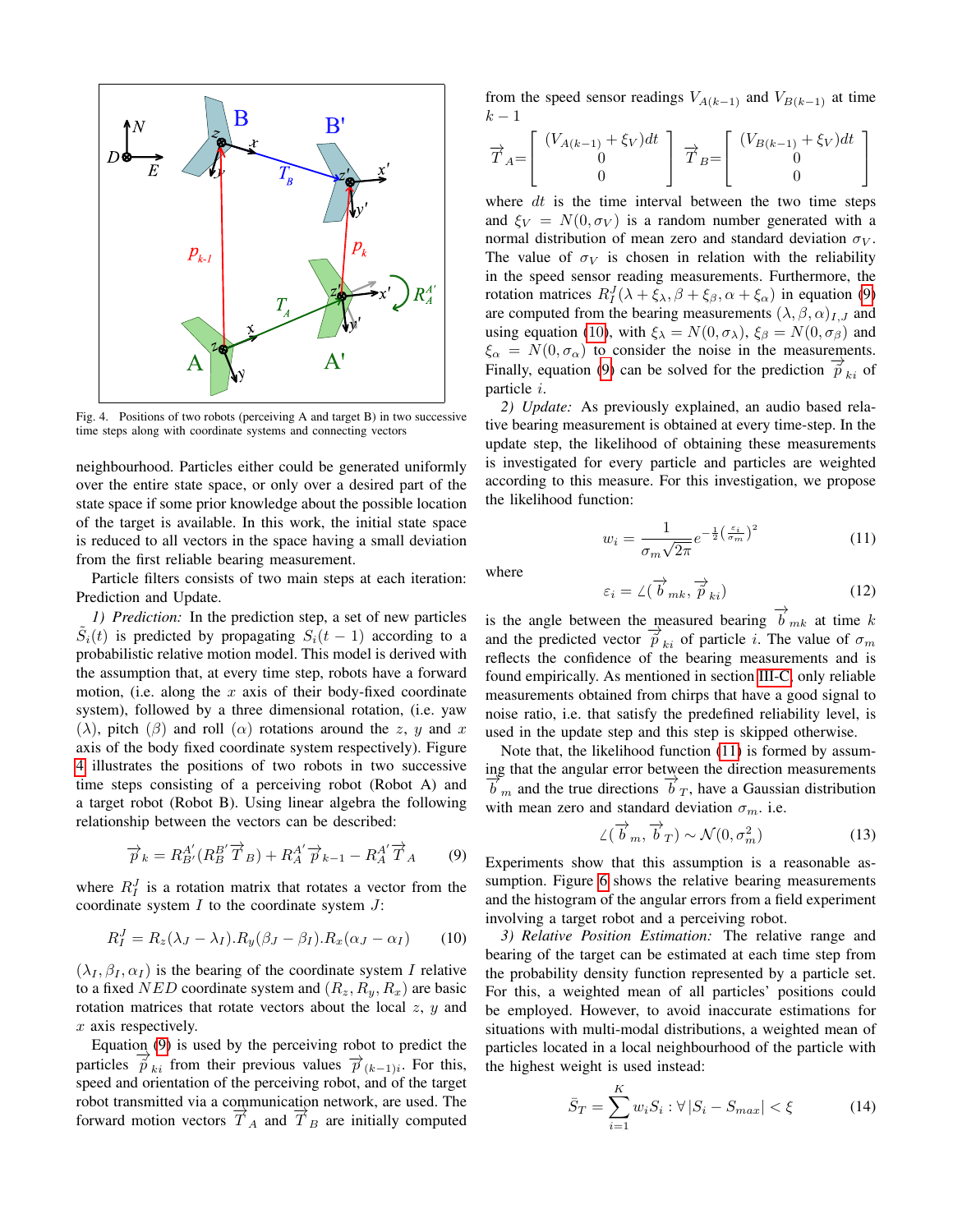

Fig. 5. Audio based bearing measurements from an experiment involving a perceiving robot and a target robot. In this experiment, the perceiving robot was fixed over the ground to eliminate the uncertainties, in the estimation of the true bearings, caused by the oboard gyros and the GPS of the perceiving robot. The target robot is flown manually in proximity of the perceiving robot and its onboard GPS is used only to compute the true bearings. top: Audio based and GPS based relative azimuth measurements. bottom: histogram of the angular errors between the measured bearings and the true bearings.

Finally, the particles are resampled according to their normalized weights to avoid the problem of degeneracy of the particle filtering algorithm.

# IV. EXPERIMENTS AND RESULTS

<span id="page-5-0"></span>To test and verify the proposed algorithm, multiple real experiments were performed with three similar MAV platforms such as the one shown in figure [6.](#page-5-1) A microphone array consisting of four microphones is mounted on one of the robots along with a digital sound recorder for recording the microphone signals. The microphones are covered with wind

<span id="page-5-1"></span>

Fig. 6. Picture of the MAV platform [\[12\]](#page-7-23) used for experimenting the proposed algorithm. Four microphones and an on-board digital sound recorder is used for recording sounds during flight.

protection and are positioned in a way to form a regular tetrahedron of edge length 10 cm. This dimension was selected relative to the size of the MAV to prevent the drag caused by the microphones from affecting the MAV's stability. Audio is recorded with a sampling rate of 48kHz. The two target robots are equipped with a piezo transducer and a micro controller programmed to generate periodic linear chirps as shown in figure [2.](#page-2-1) One of the robots produce chirps with up-sweep frequency from 1700kHz to 4700kHz and the other robot have chirps with down-sweep frequency from 4700kHz to 1700kHz. The rate of chirping for both robots are set to about 20 chirps per second with each chirp having a duration of approximately 0.05 seconds.

All MAVs are equipped with an autopilot that allows it to fly fully autonomously to predefined waypoints. The orientation, altitude, air-speed and global positioning information of the MAVs are measured using on-board sensors and are transmitted and recorded on a ground station. The roll and pitch orientations of the MAVs are measured using on-board gyroscopes and since no compass is currently present on the MAVs, the heading information was obtained from the onboard GPS sensor. The MAVs were controlled to fly within the visual range of a safety pilot while the engine power of the perceiving robot was occasionally reduced or even turned off to increase the detection range by increasing the signal to noise ratio. This reduction in the engine power is achieved automatically whenever the MAV is descending.

Figure [7](#page-5-2) shows the path of all three robots, recorded by the GPS sensors, for 25 seconds duration of flight time. The relative azimuth estimations for this duration of time is shown in Figure [8.](#page-6-6) These estimates are compared against the relative azimuth values computed from the GPS positions and the onboard IMU data and show a good correspondence at all times. Furthermore, the reliable bearing measurements, obtained by the Relative Bearing Estimation unit, and the perceiver's motor input is illustrated in this figure. It is shown that for high motor inputs fewer reliable measurements are obtained. This is due to the loudness of the self-propeller noise



<span id="page-5-2"></span>Fig. 7. The motion path of robots recorded by onboard GPS sensors, for 25 seconds of flight time in an experiment involving one perceiving robot to locate and track two target robots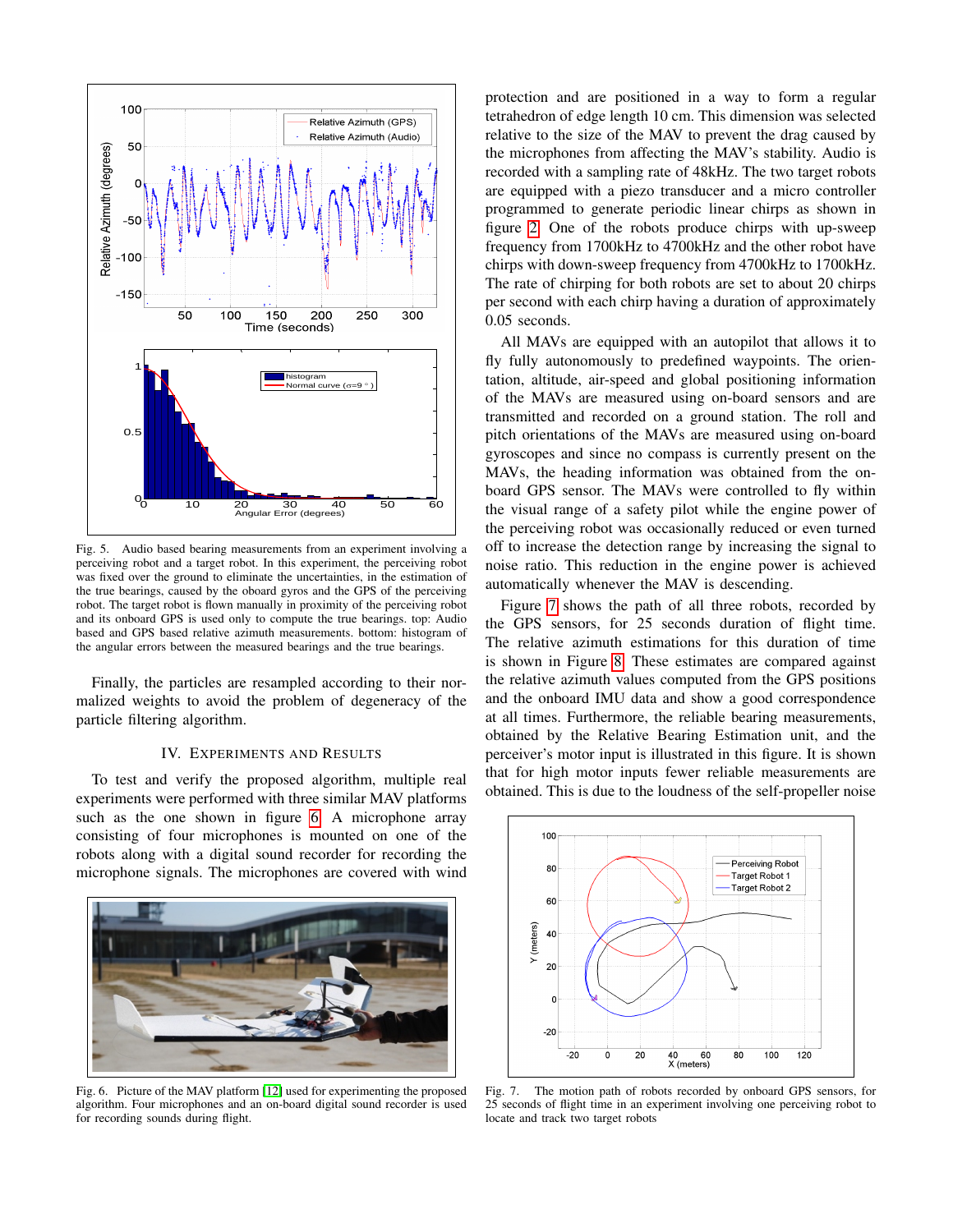

<span id="page-6-6"></span>Fig. 8. top: The relative azimuth estimations from the Particle Filtering unit compared with the relative azimuth computed from the GPS positions and the onboard IMU orientations. The relative azimuth measurements obtained by the Relative Bearing Measurement unit are shown by small markers. bottom: Motor input of the perceiving robot

which affects the signal to noise ratio. Despite this, the relative bearing of the targets are shown to be tracked correctly long after observations are no longer available.

The relative range estimations along with the particle distributions and GPS based range estimates are shown in Figure [9.](#page-6-7) It can be seen that, the particles gradually converge towards the correct relative range and furthermore track it with an acceptable accuracy. As expected, the speed of convergence and the accuracy in the relative range estimations are dependent on the motions and positions of the robots. For some types of relative motions, the particles having an inaccurate range are eliminated faster than for other types of motions. Figure [9](#page-6-7)



<span id="page-6-7"></span>Fig. 9. The Relative range estimations, standard deviation of the relative range of all particles and GPS based range values

shows that in the first few seconds, where the perceiving robot is further away from the target robots, and robots are moving towards each other, particles are still widely spread in relative range although they have converged to the correct bearing. As the robots get closer and pass each other, the disparity of the particles is reduced.

## V. CONCLUSION AND FUTURE WORK

This paper presents a solution to the problem of relative positioning for a group of micro air vehicles. The solution provided in this paper requires MAVs to be equipped with an on-board microphone array to measure the relative bearing to other sound emitting MAVs and on-board sensors to obtain information about the state of the MAVs. The particle filtering technique used in this paper was shown to be well-suited for fusing the relative bearing measurements with relative motion of the MAVs in order to achieve robust estimation of the relative range and bearing. In this work a communication network between the robots was required to share sensor informations and compute the relative motion between the robots. Removing the need of a communication network, by considering some prior knowledge about the behaviours of the robots, is an area of work we are currently pursuing. In this work a piezoelectric transducer was used on the robots as the target source. However as the engine of nearly all flying platforms generate sound when flying, this sound could possibly be used in the future for detecting other noncooperative robots and aerial platforms.

#### **REFERENCES**

- <span id="page-6-1"></span>[1] M. Basiri, A.N. Bishop, and P. Jensfelt. Distributed control of triangular formations with angle-only constraints. *Systems & Control Letters*, 59(2):147–154, 2010.
- <span id="page-6-0"></span>[2] M. Basiri, F. Schill, P.U. Lima, and D. Floreano. Robust acoustic source localization of emergency signals from micro air vehicles. In *2012 IEEE/RSJ International Conference on Intelligent Robots and Systems (IROS)*, pages 4737 –4742, oct. 2012. doi: 10.1109/IROS.2012. 6385608.
- <span id="page-6-2"></span>[3] R. Carnie, R. Walker, and P. Corke. Image processing algorithms for uav "sense and avoid". In *IEEE International Conference on Robotics and Automation (ICRA)*, pages 2848 –2853, may 2006. doi: 10.1109/ROBOT. 2006.1642133.
- <span id="page-6-5"></span>[4] HE de Bree, Ir Jelmer Wind, Ir Erik Druyvesteyn, and H te Kulve. Multi purpose acoustic vector sensors for battlefield acoustics. In *Proceedings of the DAMA Conference*, 2010.
- <span id="page-6-4"></span>[5] P. DeLima, G. York, and D. Pack. Localization of ground targets using a flying sensor network. In *IEEE International Conference on Sensor Networks, Ubiquitous, and Trustworthy Computing*, volume 1, page 6 pp., june 2006. doi: 10.1109/SUTC.2006.1636176.
- <span id="page-6-3"></span>[6] A. Farnsworth. Flight calls and their value for future ornithological studies and conservation research. *The Auk*, 122(3):733–746, 2005.